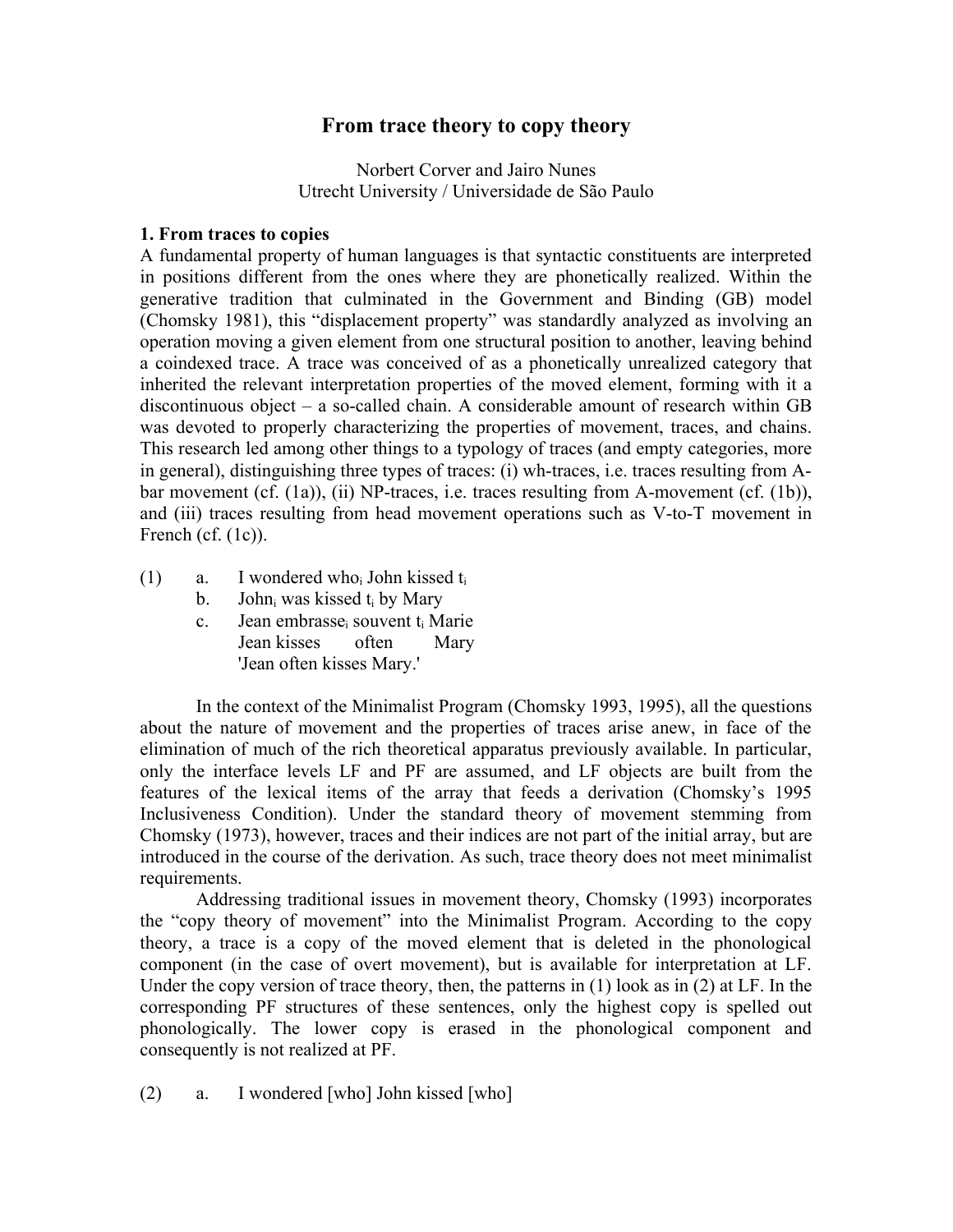- b. [John] was kissed [John] by Mary
- c. Jean [embrasse] souvent [embrasse] Marie

Besides being compatible with the Inclusiveness Condition, the copy theory has the advantage of allowing binding theory to be stated solely in LF terms and dispensing with the operation of reconstruction, i.e. the LF-operation that "puts back" the moved constituent into the position of its trace. The latter advantage is exemplified in (3). Under trace theory, the moved wh-phrase *which picture of himself* must be reconstructed in its trace position (t<sup>i</sup> in (3b)) in order for the anaphor *himself* to be bound by *John*. Under the copy theory, a full copy of the displaced wh-phrase is available at  $LF$  (see (3c)). Consequently, the anaphor *himself*, being part of the copy in the "trace" position, can be locally bound by *John*. In short, under a copy version of trace theory there is no need for an operation like reconstruction in the grammar.

- (3) a. Which picture of himself did John destroy?
	- b. [Which picture of himself] did John destroy  $t_i$
	- c. [Which picture of himself] did John destroy [which picture of himself]

A further advantage of the copy theory of "traces" is that they are not discrete theoretical primitives by themselves. They are either lexical items or phrases built from lexical items.

By making it possible to promote this overall simplification of the theoretical apparatus in GB theory, the copy theory has thus become a solid pillar of the Minimalist Program. However, it is fair to say that the bulk of the research on the copy theory thus far has mainly focused on interpretation issues at LF (reconstruction, chain binding, quantifier-variable binding, construal, *et cetera*), leaving issues on the PF side almost untouched. This by no means entails that such issues are uninteresting; the adoption of the copy theory raises many nontrivial questions about the mapping from Spell-Out to PF. A major question obviously concerns the pronunciation of the copies that make up a chain. It appears that it is only heads of chains that are available for phonetic realization. On the LF side, it seems that different chain links or even different pieces of different links are in principle available for interpretation (see Chomsky 1993, for instance). The question therefore arises whether there are cases with "traces" (lower copies) pronounced instead of the head of the chain or cases with more than one chain link or all the links phonetically realized? What, in short, regulates phonetic realization of copies?

Some other questions that arise in relation to the PF side of the grammar are the following: (a) What principles of grammar regulate the deletion of copies? (b) Does the principle of the Cycle, which regulates the order of movement rules, also play a role in the order in which copy deletion takes place? (c) How does deletion of phonological features interact with other computations of the phonological component? (d) Must the pronunciation of the "trace" necessarily be identical to that of the highest copy, or can traces also be spelled out differently, e.g. as a resumptive pronoun or a reflexive pronoun? And if a different pronunciation is permitted, what sorts of operations are involved in the conversion of a *bona fide* copy into a resumptive/reflexive pronoun? (e) To what extent is the internal structure of complex "traces" accessible to operations of the grammar, e.g. Agree?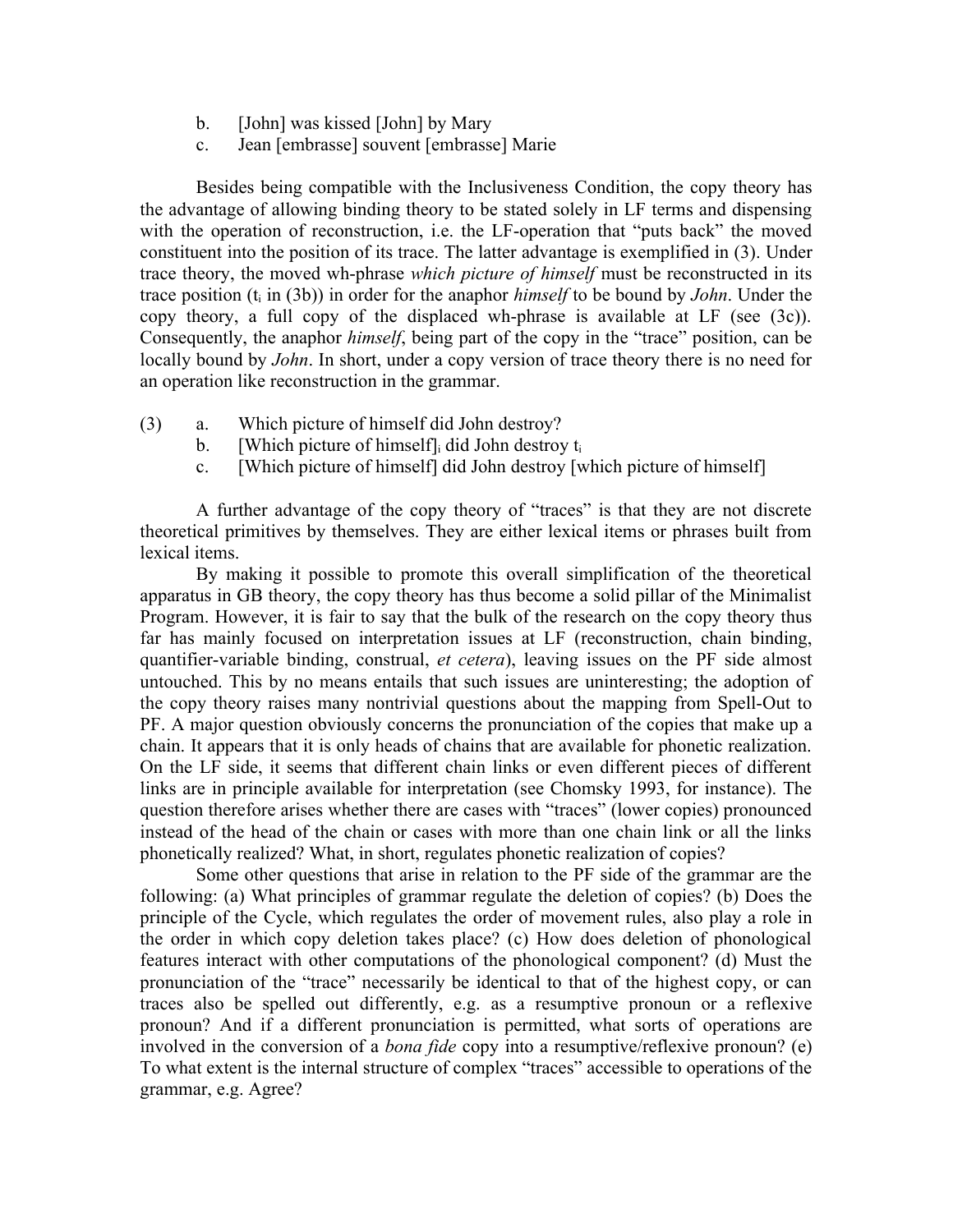In order to get a better understanding of the PF side of the copy theory (and the copy theory more in general), this volume has congregated recent work that deals with empirical and conceptual consequences of the copy theory of movement for the computations on the PF side of the grammar. We have organized the chapters in four parts. Part I presents an overview of the various theoretical issues the copy theory brought to forth, as well as its empirical advantages. Part II is devoted to pronunciation of multiple copies, i.e. the phenomenon that more than one copy of the movement chain surfaces at PF. Part III focuses on pronunciation of lower copies, i.e. the phonetic realization of chain links other than the head of the chain. Finally, Part IV deals with issues that arise as the copy theory interacts with other grammatical computations in general, and computations on the PF side, in particular. In the next section, we summarize the chapters in each part.

## **2. A brief tour through this volume**

### **2.1 The copy theory of movement on the PF side (Part I)**

Based on previous work by Bošković (2001, 2002, 2004a,b) and Nunes (1999, 2004), Bošković and Nunes's chapter discusses a considerable amount of evidence involving Amovement, A'-movement, head movement, and remnant movement that points to the conclusion that "traces" (i.e. copies structurally lower in the syntactic representation) may be phonetically realized. In addition, the issues regarding phonetic realization of copies are shown to be determined by conditions of the phonological component and not of syntax (movement) *per se*. As a result, the chapter is able to explain a variety of complex phenomena that cannot be captured by trace theory. The chapter starts by reviewing several pieces of evidence that show that the phonetic realization of copies is similar to the LF interpretive procedure in the sense that it allows activation of lower copies, as well as instances of "scattered deletion", where different pieces of different chain links are realized. It is argued that convergence requirements related to linearization and morphological fusion interact with economy computations regarding applications of deletion, yielding a complex crosslinguistic pattern whereby chains in the general case have only their highest link phonetically realized, but they may also trigger pronunciation of a lower link or even pronunciation of multiple links if convergence so demands.

# **2.2 On multiple realization of copies (Part II)**

Martins' chapter discusses European Portuguese sentences where a finite verb occurs twice. Such sentences express emphatic affirmation and are either elliptic structures produced as replies to a yes/no question presupposing a negative answer or full declaratives which contradict a preceding negative statement. The approach to European Portuguese emphatic verb reduplication developed in this chapter views the two phonologically indistinguishable verb forms as copies of the same item from the numeration, i.e. as two links of a nontrivial chain. Martins' analysis relies on Nunes's (2001, 2004) idea that the phonetic realization of multiple links of a chain is permitted as far as linearization − understood as the application of Kayne's (1994) Linear Correspondence Axiom  $(ICA)$  – can still operate. In particular, multiple copies may be allowed when morphological reanalysis makes some copy invisible to the LCA. In the case of emphatic affirmation in European Portuguese, it is argued that verb reduplication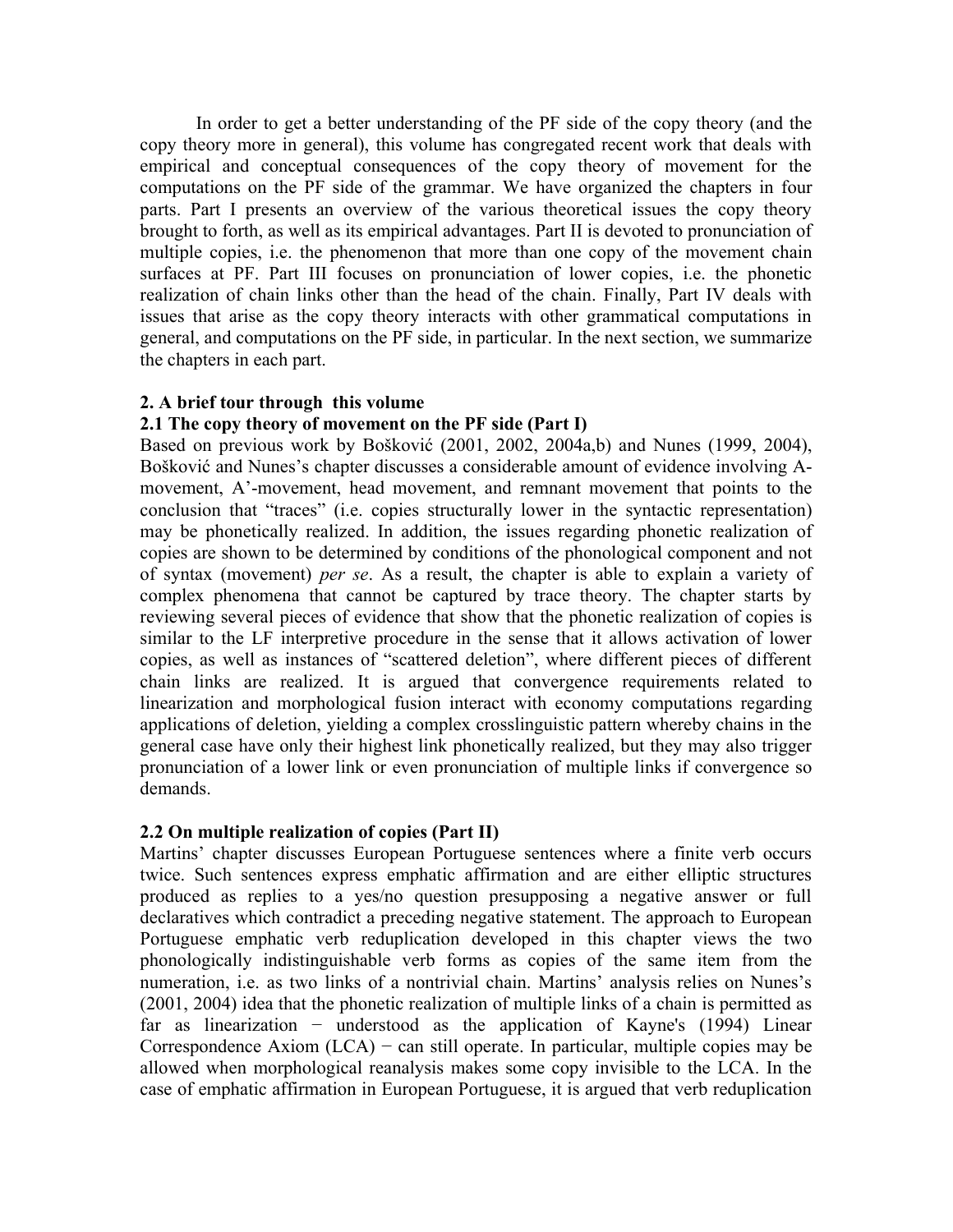results from the combination of verb movement to  $\Sigma_{[+aff]}$  and (subsequent) verb movement to  $C_{[+emb]}$ , followed by morphological reanalysis of C, which renders the adjoined verb copy invisible to the LCA and immune to deletion.

Focusing on the case of verbal repetition in Nupe, a Benue-Congo language spoken in central Nigeria, Kandybowicz's chapter shows that verbal repetition constructions are mono-clausal syntactic objects in which the participating verbs are neither independently base-merged, as in the case of verb serialization for instance, nor are they related through reduplicative copying in the morphology/phonology. Rather, it is argued that these constructions involve chain formation and post-syntactic morphological reanalysis, which allows phonetic realization of multiple links/copies at PF. The chapter also adds some refinements to Nunes's (1999, 2004) proposal on the interaction of the syntactic component with the PF wing of grammar as far as phonetic realization of multiple copies is concerned.

Cheng's chapter examines the ambiguity in resultative constructions with verb copying in Mandarin Chinese (resultative *de*-clauses and resultative compounds) and argues that the ambiguity is the result of two different derivations, which have in common the fact that more than one copy of the verb is phonetically realized. It is argued that both standard movement and sideward movement (in the sense of Nunes 2001, 2004) are used for verb copying in resultative *de*-clauses, leading to different interpretations. In the case of standard movement, the subject of the resultative clause is raised to the matrix clause, accompanied by verb movement, yielding an object-result reading. In the case of subject-result reading, ergativity shift is involved and the subject of the resultative clause becomes the subject of the matrix clause. In the latter case, the verb is copied to accommodate a thematic noun phrase associated with a verb (via sideward movement). For both readings, due to a modified structure in the lower copy, both copies are allowed to be pronounced, without violating the LCA. Using data from verb copying in resultatives, the chapter further examines how copying is restricted to avoid unwanted copying, lending independent support to Hornstein and Nunes's (2002) proposal that the copy operation may be triggered by θ-requirements.

Corver's chapter investigates Dutch expressions involving two instances of the bound morpheme *–s*, which is traditionally analyzed as a genitival case suffix, as in *blootshoofds* (lit.: bare-s-head-s; 'bare headed; with the head bare') or *'s Zondags* (lit.: -s Sunday-s; 'on Sundays'). The first instance of  $-s$  in these expressions is traditionally qualified as being proleptic in that it anticipates the occurrence of the final *–s* that is right-attached to the noun. Corver proposes an analysis of *–s*-prolepsis in terms of the operations movement/copying. More specifically, it is argued that in expressions like *blootshoofds*, for instance, *-s* is not a genitival case suffix but rather a small clause head that establishes a predication relationship between a predicate and a subject (schematically:  $\lceil x \rceil$  hoofd  $\lceil x \rceil$  *–s*  $\lceil x \rceil$  bloot]]. The surface order is derived by movement of the predicate to a position preceding the subject and concomitant head movement of the small clause head *–s* to the functional head into whose specifier position the displaced predicate has moved (schematically:  $\lceil_{FP} \text{block}_i \rceil_r - s_i + F \rceil$   $\lceil_{XP} \text{hook} \rceil$  hoofd  $\lceil_{X'} \rceil - s_i$  bloot<sub>i</sub>]]]]). The multiple realization of the two *–s* copies is accounted for in terms of Nunes's (1995, 2004) theory about the linearization of movement chains. Cases likes *'s Zondags* are subject to the same basic account, with the difference that *–s* is analyzed as a (weak) demonstrative pronoun (i.e. a reduced variant of the word *des*) rather than a small clause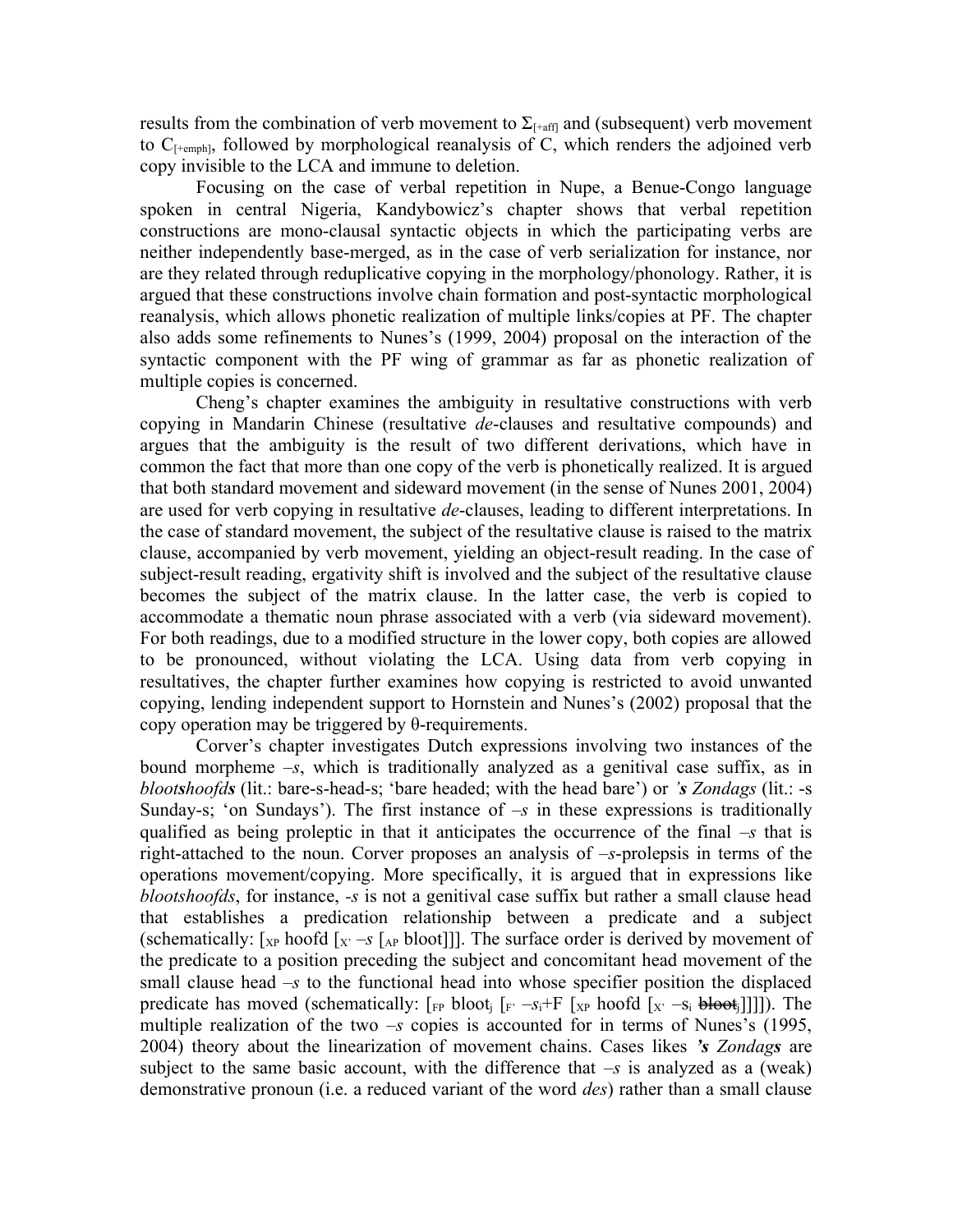head. A parallel is then drawn with phenomena of demonstrative-doubling in prepositional structures in German dialects.

## **2.3 On lower copy realization (Part III)**

Stjepanović's paper discusses the derivation of certain apparent cases of free word order in Serbo-Croatian, in particular those involving new information focus and neutral intonation patterns. The chapter starts by examining an apparent paradox concerning the position of the subject in Serbo-Croatian. While there are data indicating that the subject must raise to the highest position of the split IP in overt syntax, there are also data indicating that it appears in [Spec,VP] on the surface. Based on work by Franks (1998) and Bošković (2001, 2002), among others, the paper argues that the subject does indeed raise to the highest position of the split IP in overt syntax, but when the subject represents new information focus, a lower copy is pronounced at PF to satisfy requirements on sentential stress assignment (see Zubizaretta 1998). The proposed analysis thus captures the extremely free word order of Serbo-Croatian as well as discourse effects of scrambling, and sheds light on how copy deletion works on the PF side.

Examining data from Coptic Egyptian, the last descendant of the Ancient Egyptian language, Reintges's chapter argues for a new type of *wh*-in-situ, in which the copy privileged for phonological realization is the lowest member of the *wh*-chain, while the head of the chain as well as the intermediate copies are left unpronounced. Coptic can be described as a *wh*-in-situ language in which *wh*-clefting and *wh*-fronting are available as marked *wh*-interrogative strategies. The *wh*-in-situ pattern is marked morphologically by "relative tenses", so called because a relative marker appears in front of the tenseaspect-mood inflection. Based on their parallelism in scope and interpretation, Reintges argues that *wh*-in-situ and *wh*-fronting structures in Coptic are both derived by applications of *wh*-movement in the narrow syntax, before Spell-Out. Under this perspective, Coptic relative tenses are interpreted as a morphological instantiation of "*wh*-agreement". It is proposed that the simultaneous pronunciation of the topmost *wh*copy and the relative marker are prohibited by an economy filter on the morpho-syntactic encoding of *wh*-dependencies, which is reminiscent of the "Doubly-filled Comp" Filter in English. Deletion of the *wh*-element or the relative marker is then what yields the apparent distinction between *wh*-movement and *wh*-*in situ* constructions at the surface. Lower copy pronunciation of *wh*-elements is of particular theoretical interest, since it shows that the PF wing of the grammar permits the same range of realization sites for *wh*chains at LF (Bošković and Nunes, this volume).

## **2.4 Further issues: Cyclicity, accessibility and unavailability of copying (Part IV)**

Based on new evidence having to do with binding and reconstruction, Fujii argues in his chapter that copy raising constructions in English such as *John seems like he is intelligent* are to be analyzed as involving A-movement of the subject of the embedded clause, coupled with pronunciation of the copy left in the embedded subject position as a resumptive of sorts. Using Chomsky's (2001) phase-based framework, the paper shows that copy raising constructions constitute an argument for taking the PF operation that deletes copies of a chain to allow Linearization (Nunes's 2004 Chain Reduction) to apply in a cyclic fashion. More specifically, it is proposed that Chain Reduction marks for deletion all the non-highest copies that are visible to the operation when it applies. The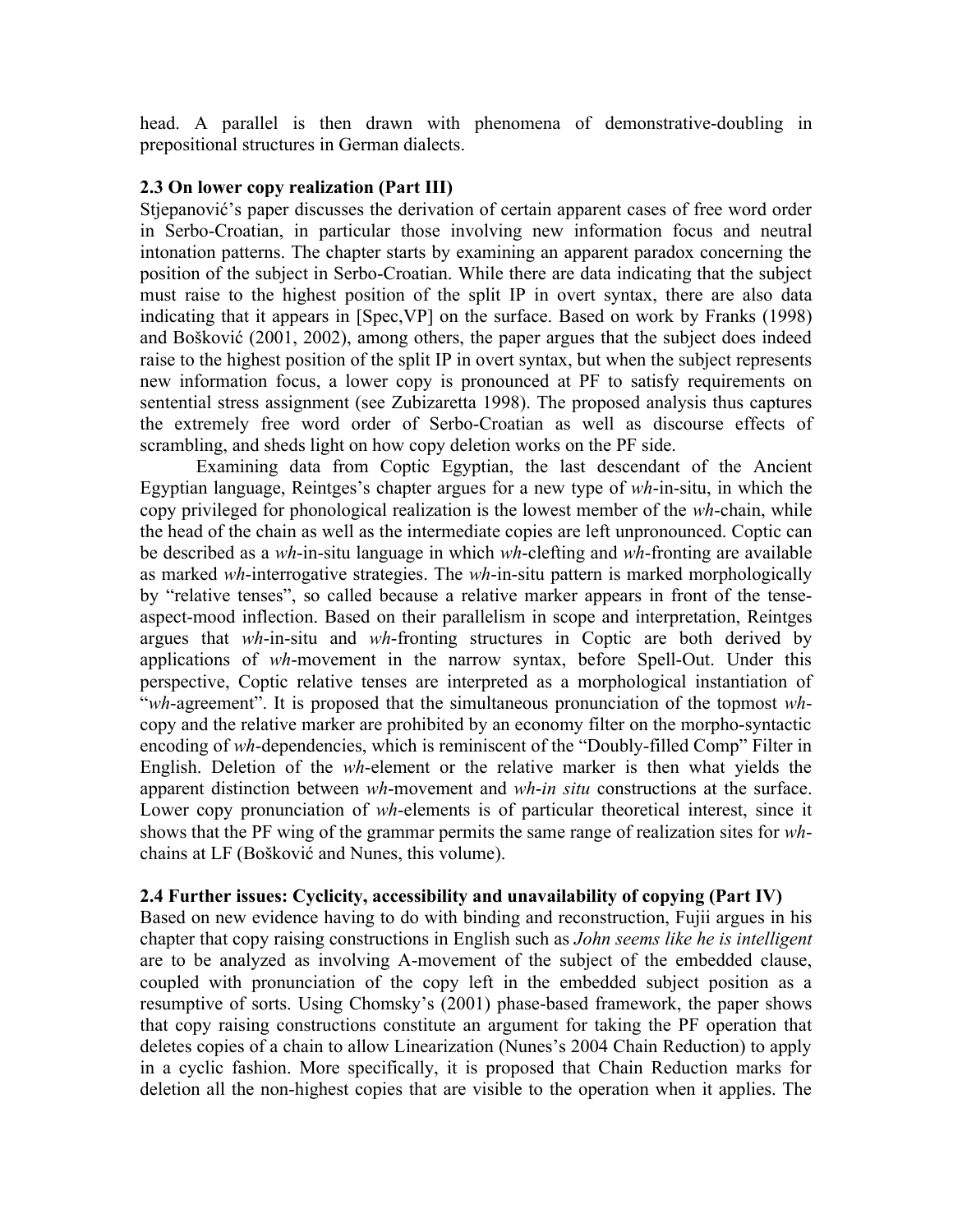domain that the operation affects is determined by the notion of the cycle, which is in turn characterized by the notion of phase. Thus, when the highest copy among those visible to the operation sits at the edge of a phase, it is not marked for deletion at that phase, but it can be deleted at the next higher cycle. By contrast, when the highest copy is not in the edge but somewhere inside the domain of the phase – as is the case of copy in the embedded subject position of copy raising constructions –, it cannot be deleted even if further movement takes place, because the domain of the phase will have been spelledout before Chain Reduction applies.

Van Koppen's chapter discusses agreement between complementizers and coordinated subjects in Dutch dialects. In the relevant dialects, the complementizer must display agreement with the first conjunct if the coordinated subject remains in [Spec,TP]. However, if the subject is extracted, this agreement morphology on the complementizer leads to an ungrammatical result. Based on this asymmetry between heads of chains and lower copies, Van Koppen proposes that internal structures of copies left by movement operations are not accessible to the operation Agree. More specifically, she proposes that copies left by movement are reduced in the sense that they only consist of the φ-feature set of the maximal projection of the moved item. This view of copies therefore provides an alternative account for why the lower copies in constructions with more than one copy phonetically realized must be "reduced" (Nunes 2004).

Hornstein's chapter examines the theoretical status of pronouns and principle B of the Binding Theory within the Minimalist Program, once it is assumed that reflexives should be formed by movement/copying. If reflexive structures are to be ultimately analyzed in terms of movement/copying, Principle A should be dispensed with. The question then is how to reanalyze Principle B, given that it imposes the opposite requirements of Principle A. Hornstein argues in favour of returning to the earliest approaches to pronominalization phenomena by Lees and Klima (1963), recast in a more contemporary setting in terms of derivational economy. More specifically, he proposes that the complementarity between reflexives and bound pronouns follows if derivations that resort to movement (understood in terms of copying) are more economical than derivations that resort to pronoun use. Under this view, pronouns are last resort items used when more favourable ("economical") grammatical options cannot be.

### **3. Conclusion**

The chapters summarized above provide reasonable answers for the conceptual questions raised in section 1 and also considerably broaden the empirical coverage of the model. The empirical material comes from a variety of languages and it is argued that most of phenomena discussed here cannot be accounted for in terms of the standard trace theory. Recall that the reintroduction of the copy theory of movement in Chomsky (1993) was motivated mainly by conceptual concerns regarding the architecture of the computational system and interpretation issues on the LF side of the grammar. The fact that the copy theory also receives substantial support from computations of the PF-side of the grammar, as amply shown by the contributions of this volume, renders it a solid pillar of the Minimalist Program.

### **Acknowledgements**